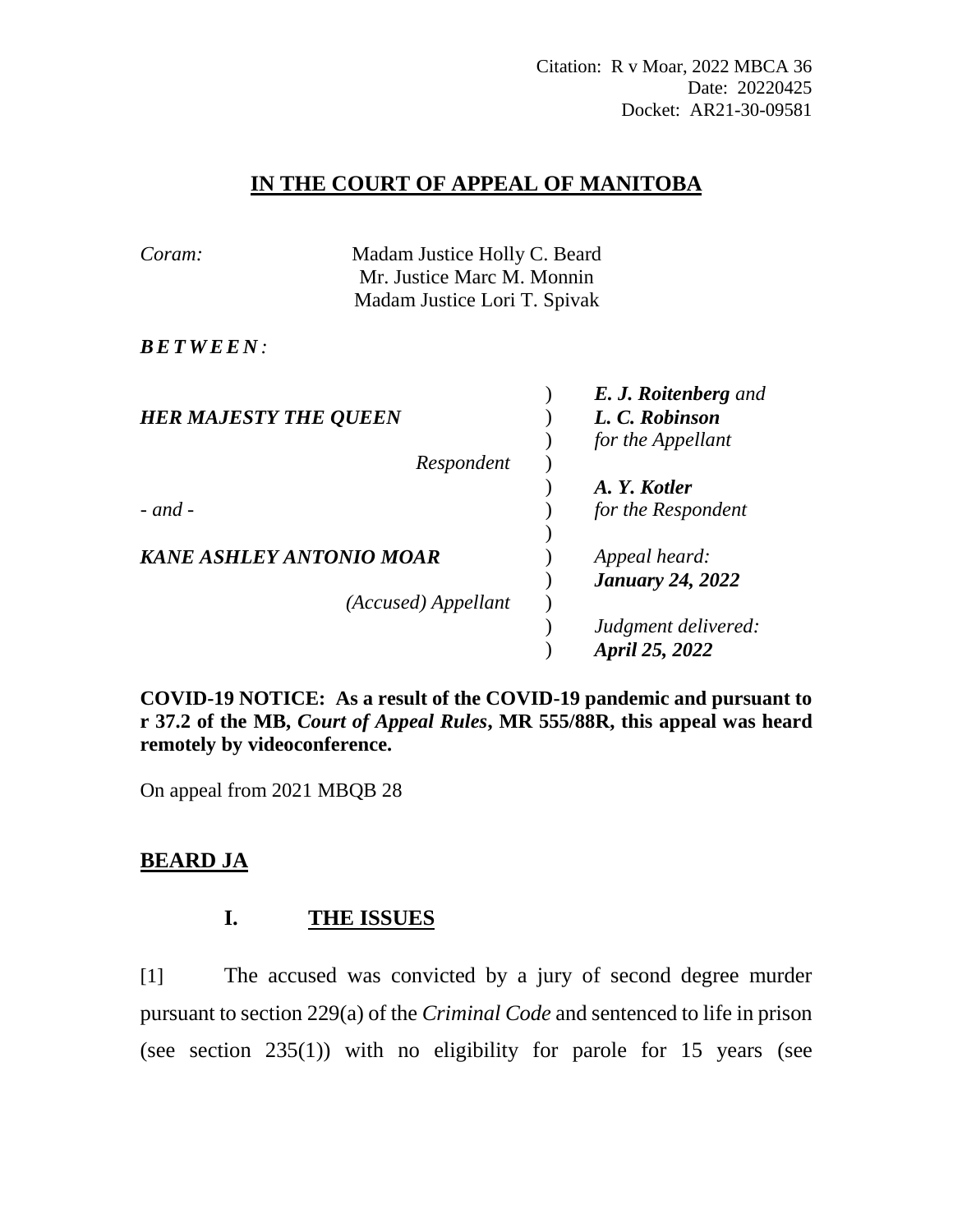section 745.4). He is appealing both his conviction and the period of parole ineligibility.

[2] The accused is appealing his conviction on the grounds that the trial judge erred in instructing the jury on intention and intoxication. He has applied for leave to appeal his sentence on the grounds that the trial judge failed to give appropriate weight to his circumstances, to section 718.2(e) of the *Criminal Code* and to the principles in *R v Gladue*, [1999] 1 SCR 688 when determining the period of parole ineligibility.

# **II. BACKGROUND**

[3] The deceased was a foster parent at a group home for youth in care. One of the youths living at the home was C.H., who was dating the accused's sister, T.M.

[4] On December 17, 2018, the deceased answered a knock on the door of the group home and was confronted by a male. He refused to permit the male to enter the home, whereupon the male stabbed the deceased three times. The entire incident took 12 seconds. One of the stabs entered the deceased's chest, cutting into his heart, two major blood vessels and his lung. Death followed quickly.

[5] At trial, the accused denied that he was the assailant, pointing the finger at C.H. The primary issue for the jury to determine was that of identification. The accused also argued that the Crown had failed to prove the necessary intent for second degree murder, given the evidence of his intoxication on that day.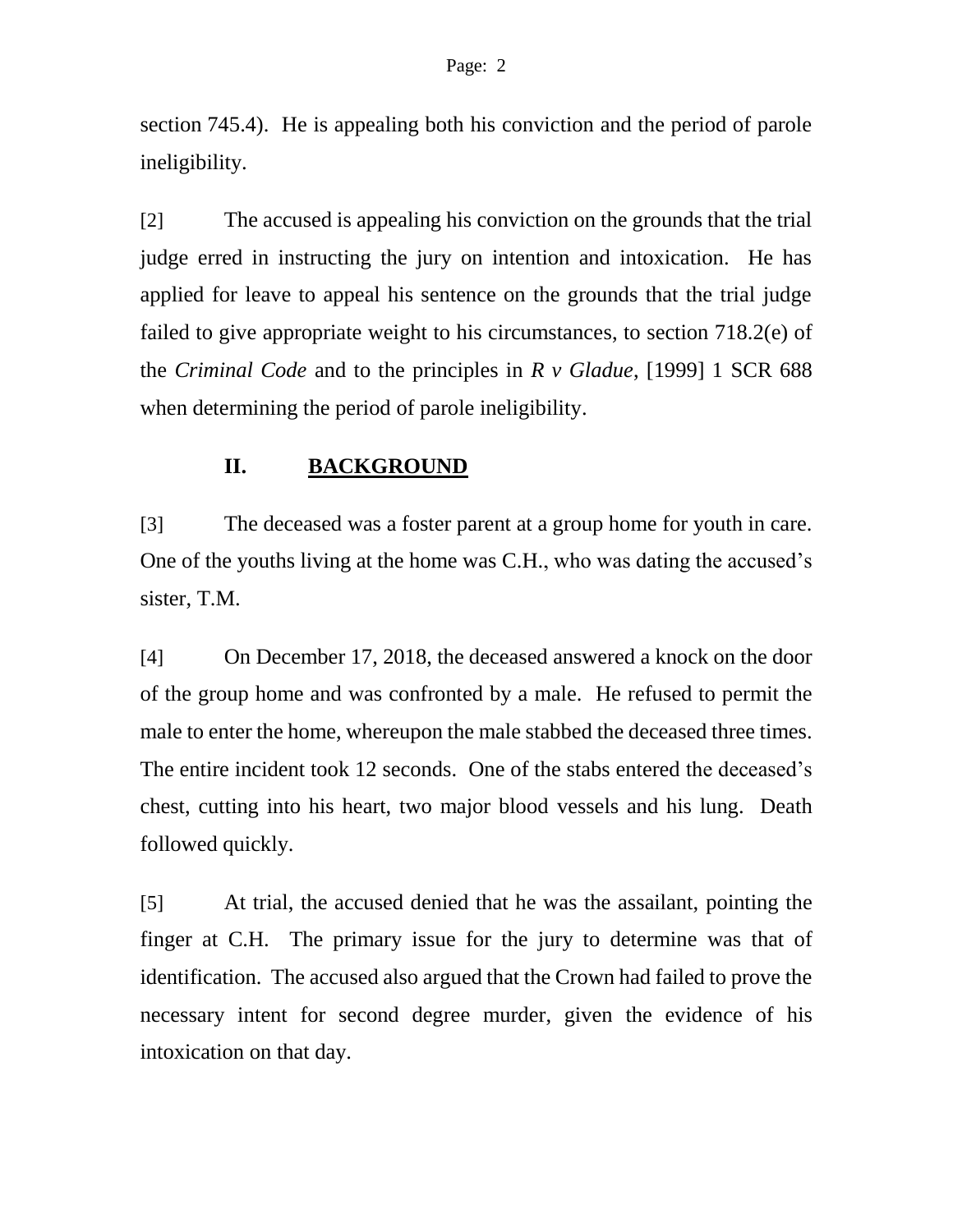[6] The jury convicted the accused of second degree murder. He is not challenging the finding that he was the assailant, but he does challenge the finding that he had the necessary intention for murder, arguing on appeal that he should have been convicted of manslaughter due to his level of intoxication. He also argues that his parole ineligibility should be lowered to 10 years.

# **III. THE CONVICTION APPEAL**

[7] The grounds of appeal regarding the conviction allege errors in the jury instructions regarding intention and intoxication. The principles governing appellate review of jury instructions were explained in detail in *R v Herntier*, 2020 MBCA 95 at paras 278-82.

[8] In summary, trial judges have flexibility in drafting jury instructions, and alleged errors are to be examined in the context of the entire jury charge and the trial as a whole. As a result, appellate review includes a consideration of the evidence, the live issues, the positions of the parties and counsels' submissions, both at trial and in response to the jury instructions. While jury instructions are required to adequately prepare the jury for deliberation, the standard is not one of perfection, because appellate review is meant to ensure that juries are properly, not perfectly, instructed. Jury instructions are not inadequate because more could have been said, or because what was said could have been better phrased.

[9] As noted, the participation of counsel in preparing the instructions and the failure to object are factors for consideration. This was explained by Fish J, for the Court on this issue, in *R v Khela*, 2009 SCC 4 (at para 49):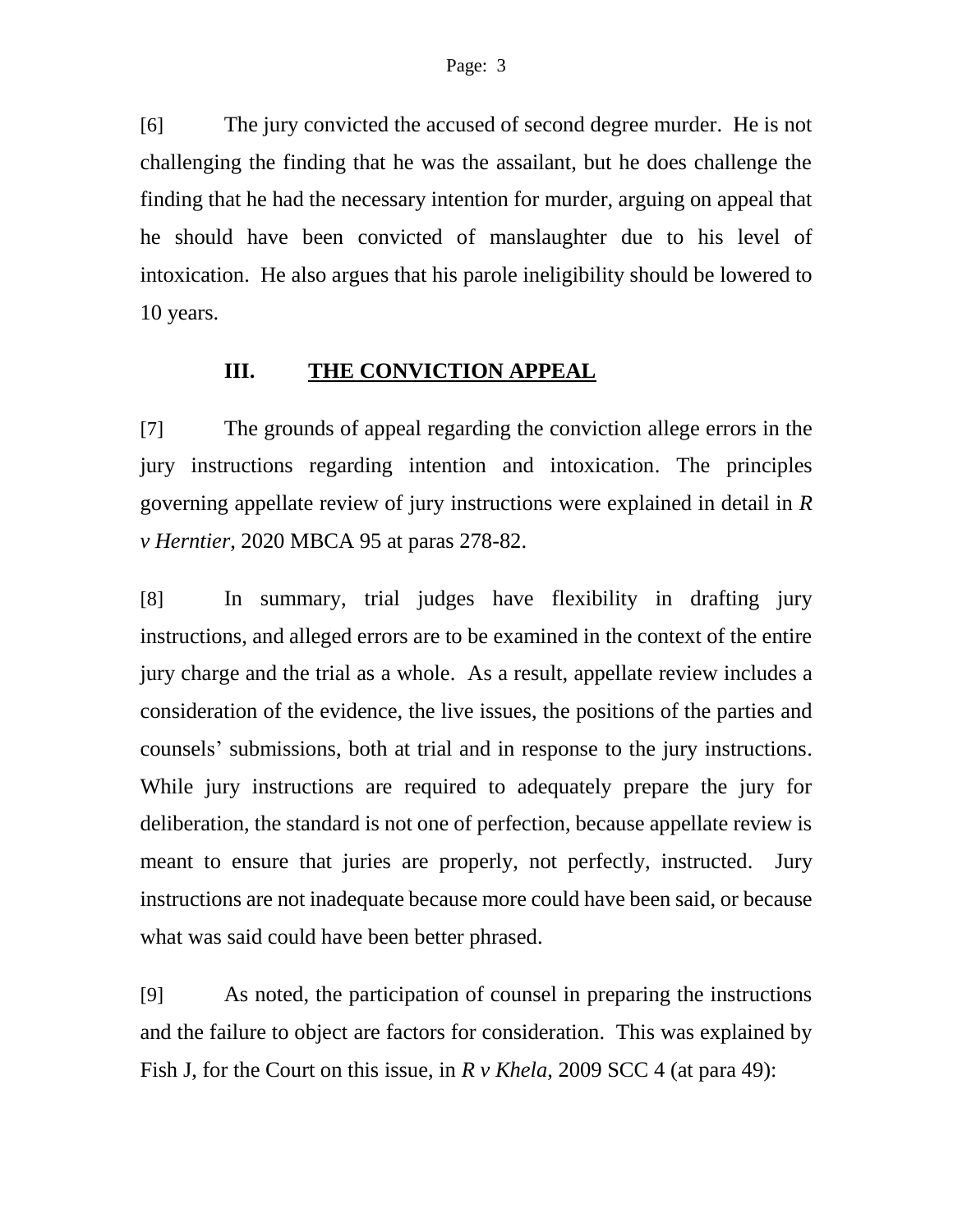#### Page: 4

While the obligation to ensure that juries are properly instructed clearly falls to the trial judge, counsel should not abdicate their duty of assisting the court. As Bastarache J. recently explained in *R. v. Daley*, 2007 SCC 53, [2007] 3 S.C.R. 523:

. . . it is expected of counsel that they will assist the trial judge and identify what in their opinion is problematic with the judge's instructions to the jury. While not decisive, failure of counsel to object is a factor in appellate review. The failure to register a complaint about the aspect of the charge that later becomes the ground for the appeal may be indicative of the seriousness of the alleged violation. (para. 58)

. . .

(See also *R v Stubbs*, 2013 ONCA 514 at para 138; *R v Minor*, 2013 ONCA 557 at paras 89-91; *R v Calnen*, 2019 SCC 6 at paras 38-40; *R v Green*, 2019 MBCA 53 at para 32; *R v Barton*, 2019 SCC 33 at para 49; and *R v Roulette*, 2020 MBCA 125 at para 17.)

[10] The failure to raise an issue regarding a jury instruction can be particularly significant where trial counsel had a full copy of the written jury instructions prior to making its closing, had ample opportunity to vet them and participated in the preparation of the jury charge. (See *R v Polimac*, 2010 ONCA 346 at para 96; and *R v Gardner*, 2021 ONCA 539 at para 48.)

[11] In this case, both counsel had several opportunities to provide input into the preparation of the jury instructions, starting before they made their closing submissions to the jury. The trial transcript shows that defence counsel made a number of very helpful suggestions as to the content of the instructions, most of which were accepted by the trial judge. Further, both counsel were appropriately responsive and helpful in addressing the trial judge's requests for input. After commenting on the second draft of the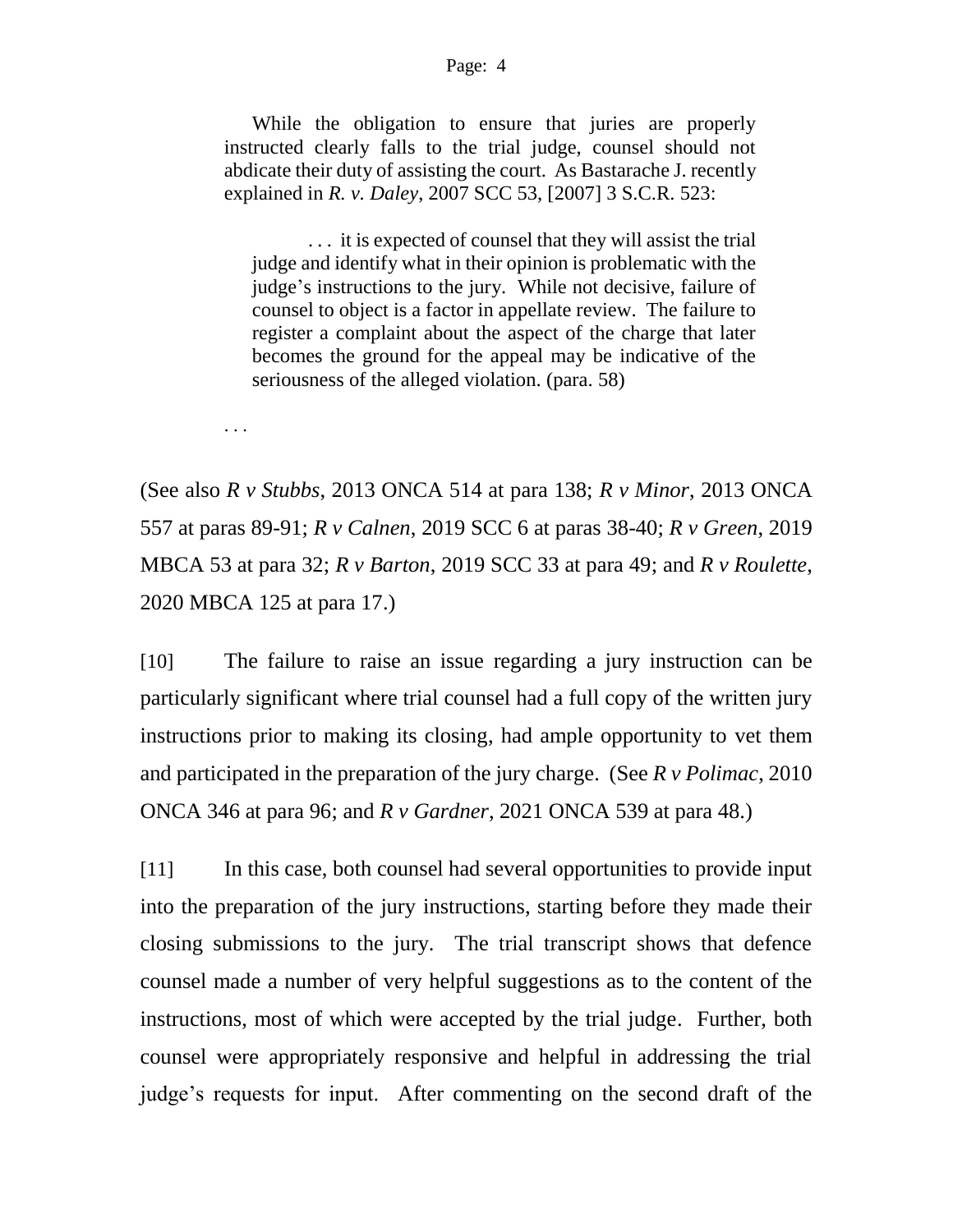instructions, both counsel were asked, "[Are] there any areas that you feel that I should recount more evidence" and both said "no".

## *(i) intention*

[12] The accused's position is that, overall, the instruction regarding intention for second degree murder under section 229(a) of the *Criminal Code*  was convoluted and difficult to follow, including containing a misstatement of the requirements in section 229(a)(ii), with the result that it failed to provide sufficient clarity so that the jurors would know what the Crown had to prove.

[13] I will first address the misstatement. The trial judge read his instruction to the jury and then provided the jurors with a written copy. The accused acknowledges that the trial judge's initial statement of the law regarding intent under section 229(a)(ii) in the jury instructions was correct, both in the oral and written instructions. That instruction is:

. . .

. . . Crown counsel must prove beyond a reasonable doubt that [the accused] either meant to kill [the deceased] or meant to cause bodily harm that [the accused] knew was likely to cause death to [the deceased] **and** was reckless whether [the deceased] died or not.

. . .

## [emphasis added]

[14] However, a short time later, the trial judge misspoke when repeating this instruction while reading it to the jury, stating:

. . .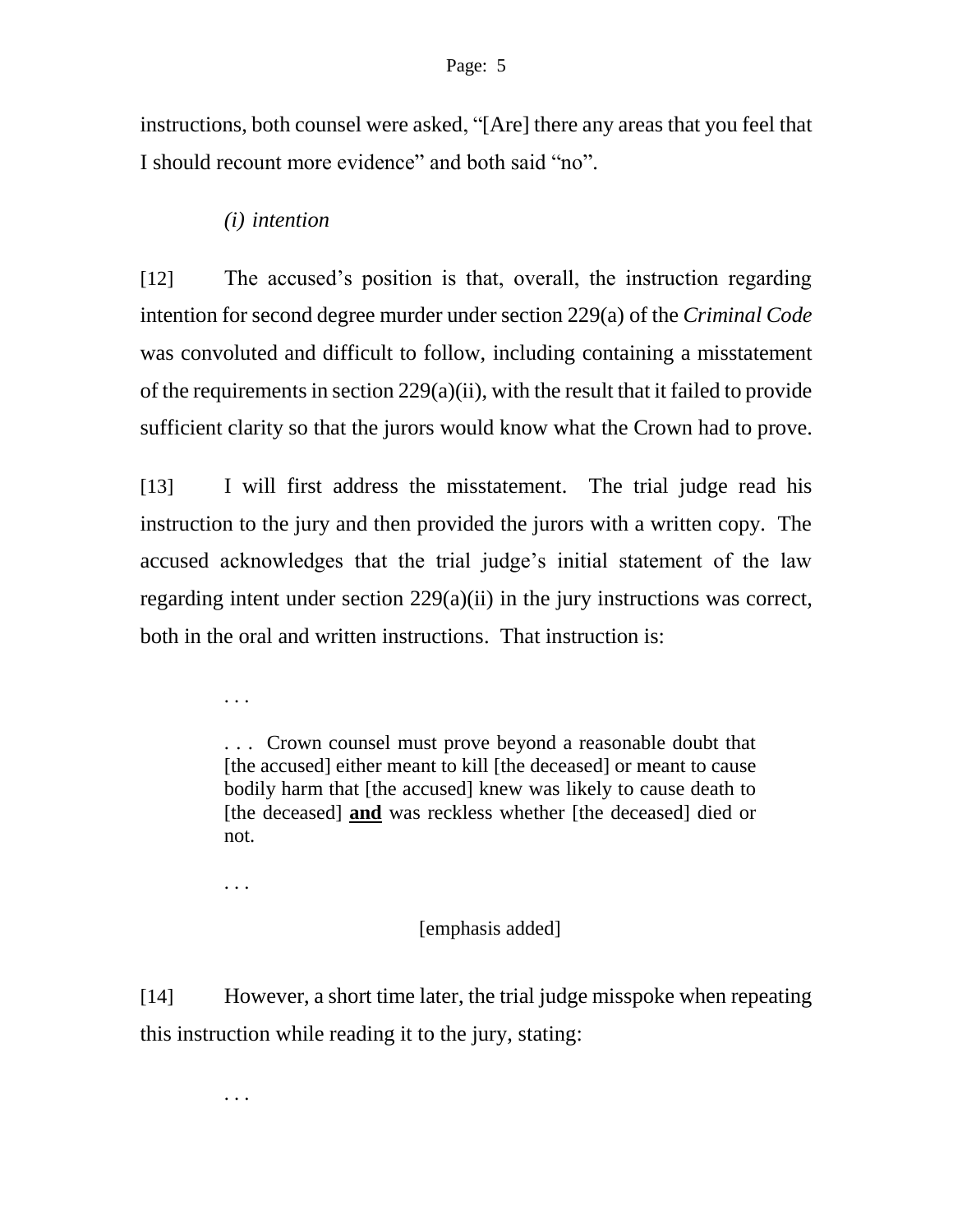. . . that is [the accused] did not mean to cause the death of [the deceased] or did not mean to cause him bodily harm that he knew was likely to cause his death **or** was reckless whether death followed . . .

. . .

### [emphasis added]

[15] A review of the jurisprudence shows that errors in jury instructions regarding the element of intention in section 229(a)(ii) are not uncommon (see *R v Moo*, 2009 ONCA 645 at paras 49-56). Watt JA, for the Court, stated that "[o]f importance in considering the effect of the misdirection were prior and subsequent correct recitations of the statutory language and trial counsel's failure to object to the instructions" (at para 53).

[16] The trial judge in *R v Van Every*, 2016 ONCA 87, made the same error of substituting "or" for "and" when explaining the intent for murder, but, in that case, he repeated the error on eight occasions (see para 46). van Rensburg JA, for the Court, quoting from *Moo* at para 66, stated that the effect of the error is determined on the basis that "[t]here is an essential step between legal error and appellate reversal – was there a substantial wrong or miscarriage of justice caused by *this* error, on *this* evidence, in *this* trial?" (at para 51). After considering the error in the context of the case, the Courts in both *Moo* (see para 69) and *Van Every* (see para 71) dismissed this ground of appeal.

[17] In the case at bar, the correct instruction is set out three times in the written jury instructions and the trial judge read it correctly on two of those three occasions. In addition, the Crown correctly referenced the intent under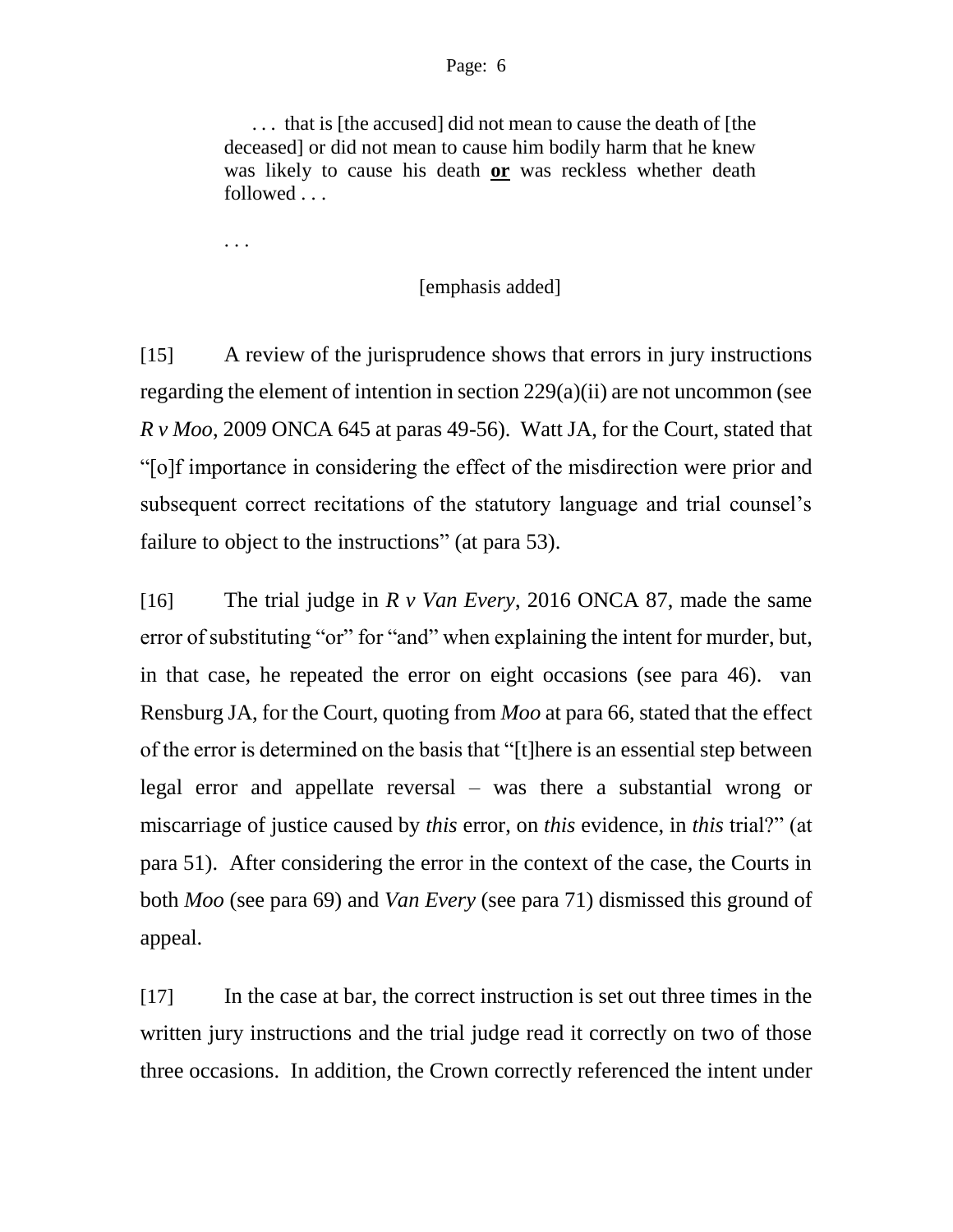section 229(a)(ii) on five occasions in its closing submissions. Further, the fact that this slip was not significant is underlined by the fact that, following the reading of the instructions, the trial judge asked counsel if they had any comments. Defence counsel raised two issues, neither of which addressed this misreading.

[18] If the jury had, unlike the four lawyers present at the trial, noticed the error, one would expect that the inconsistency would have resulted in a question for clarification. There was no such question.

[19] Further, the use of "or" in the jury charge creates three different intents, rather than two that appear in section 229(a)(ii). Three intents is not consistent with the wording of the rest of the jury instruction, which uses the words "both", "either" and "neither" when referring to the states of mind for murder—words that refer to two, not three, states of mind. (See *Van Every* at para 53.)

[20] Finally, the trial judge did not charge on recklessness as a third route to intent, and neither of the lawyers, in their closing submissions, argued that the killing in this case could have been the result of recklessness. Thus, recklessness as a third route to intent for murder was not reasonably at play.

[21] This error was clearly a slip of the tongue on the part of the trial judge. As Scott CJM stated in *R v Jack*, 1993 CarswellMan 266 (CA), "slips of the tongue on either a Crown or conviction appeal do not usually form the basis for a successful appeal" (at para 20). Successful appeals in similar cases usually occur either because there are other errors, as well, or the error occurred in an answer to a jury question.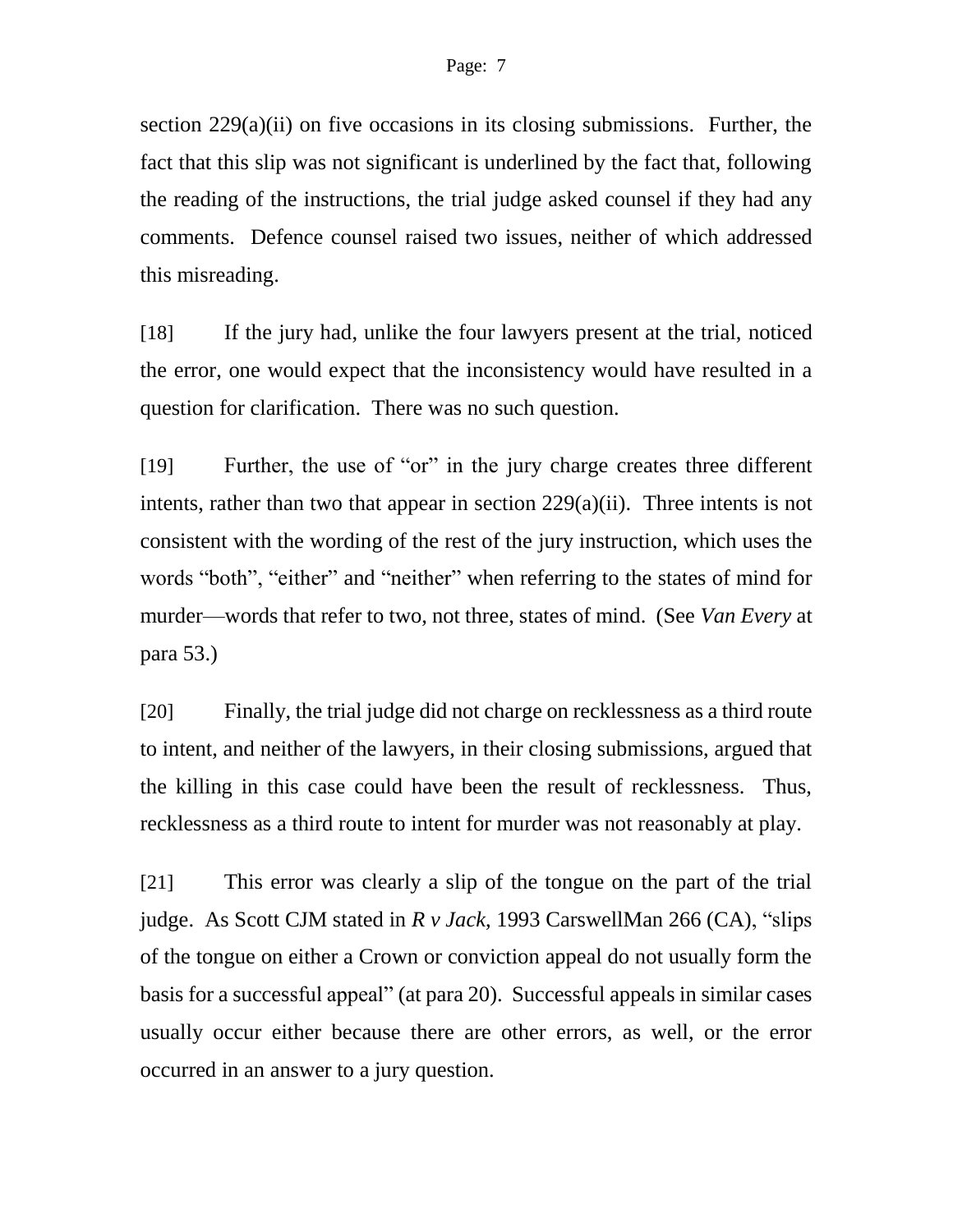[22] I am of the view that this error was not significant and, when considered in the context of the Crown's submissions and the entire jury charge, would not have confused or misled the jury regarding the correct instruction for intent.

[23] The accused also argues that the instruction was confusing because the trial judge first set out the full instruction for intention and then referred to it in various short terms, often using alternative descriptions like "knew or foresaw" and "meant or intended".

[24] The trial judge followed the model jury instruction for intent under section 229(a) of the *Code* in David Watt, *Watt's Manual of Criminal Jury Instructions*, 2nd ed (Toronto: Carswell, 2015) (Watt's jury instructions). In *R v Banwait*, 2010 ONCA 869, MacPherson JA, in dissent, but not on this point, explained that "[t]hese instructions are the product of the lengthy and focussed collaboration of many of the very best criminal law judges, lawyers and academics in Canada" (at para 173). Watt explained that the model jury instructions have been drafted to explain legal principles in language that the average juror can understand. (See David Watt, *Helping Jurors Understand* (Toronto: Thomson & Carswell, 2007) at section 53.)

[25] That said, it is clear that, while model jury instructions are of great assistance in the preparation of jury instructions, they are to be used as an aid that is modified to fit the case. This means, for example, that those elements of an offence that are set out in a model jury instruction should not be left with a jury if they are not at issue in the trial because that unnecessarily lengthens the instructions. (See, for example, *R v Rowe*, 2011 ONCA 753 at paras 61- 62; and *R v Potter*, 2021 NLCA 11 at para 17.)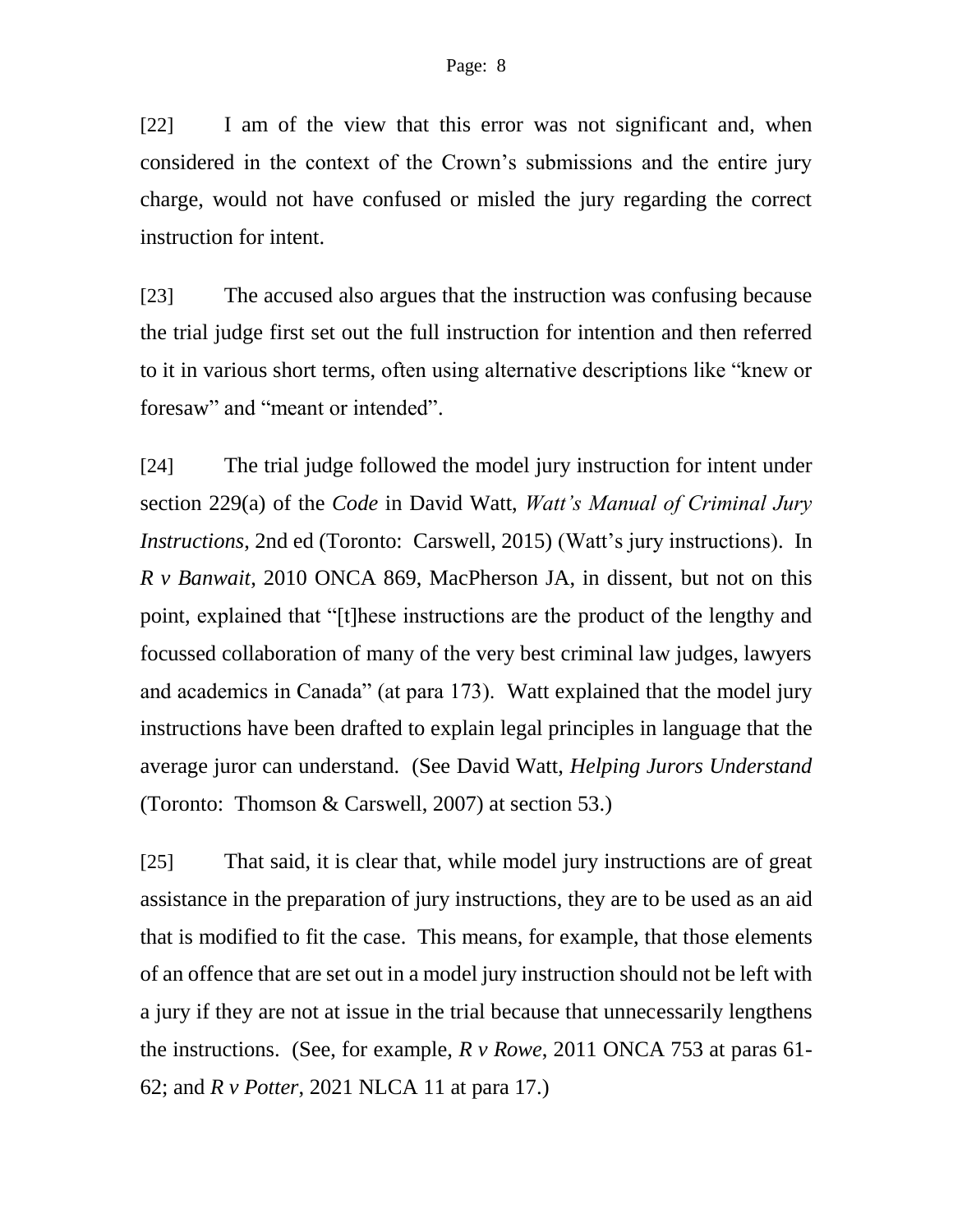[26] In my view, when the jury instruction for intent to commit murder that was used in this case is read together with the entire jury charge and in the context of counsels' submissions, the instruction on intent under section 229(a) was neither convoluted nor difficult to follow, and the trial judge's misstatement, when considered in context, was also neither confusing nor significant. Further, I would not accept the accused's argument that the cumulative effect of the misstatement and the confusing wording, taken together, resulted in an inadequate jury instruction that failed to adequately prepare the jury for its deliberations on intent.

### *(ii) intoxication*

[27] The accused argued at trial that there was evidence of intoxication that should raise a reasonable doubt that he had the required intent for second degree murder. He argues on appeal that this jury instruction was deficient because (1) it failed to tell the jury that it "**must**" consider the evidence of intoxication; (2) it did not relate the evidence of intoxication to the accused's state of mind; (3) it did not adequately explain intoxication in relation to the common sense inference of a sane and sober person; and (4) it did not adequately set out the details of the evidence of intoxication.

[28] In support of the first argument, the accused relies on the model jury instructions published by the Canadian Judicial Council's (CJC) National Committee on Jury Instructions, which include the following instruction: "You [the jurors] **must** consider this evidence [of alcohol/drug consumption] when you determine whether the [accused] had the intent required for [the offence]" (CJC: National Committee on Jury Instructions, "Model Jury Instructions", online: *National Judicial Institute* <www.nji- inm.ca/index.cf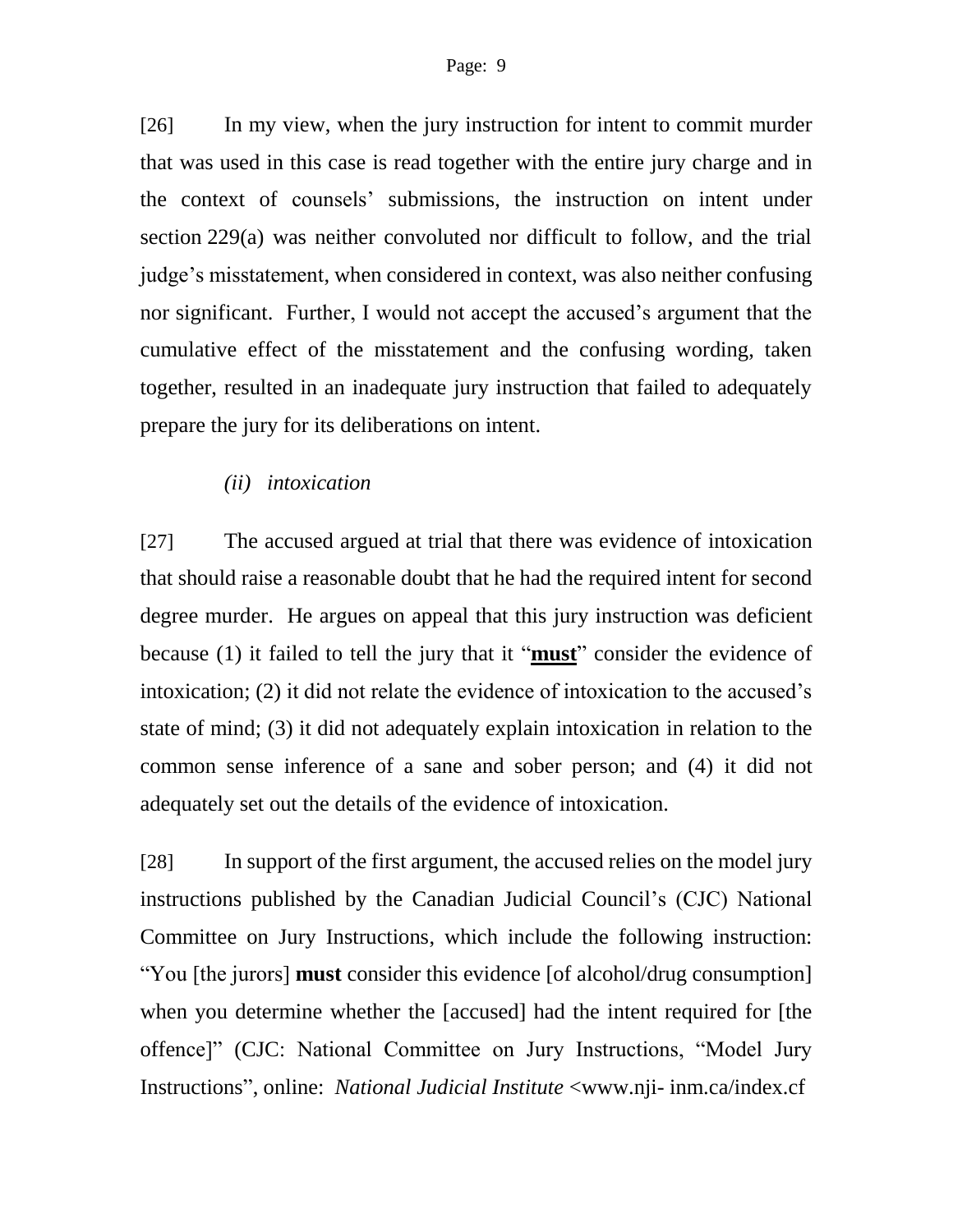m/publications/model-jury-instructions> at instruction E.4(2) (date accessed 23 March 2022).

[29] While the trial judge did not say that the jurors "**must**" consider the evidence of intoxication in determining intention, he did say, more than once, that they "**should**" consider that evidence. This alternative wording is found in two other sets of model jury instructions. In my view, these three sets of instructions are of equal authority and, in this context, the same meaning is conveyed by "must" and "should". (See Watt's jury instructions, p 1195 at paras 5-6; and Prof Gerry A Ferguson & The Hon Mr Justice Michael R Dambrot, *Canadian Criminal Jury Instructions*, 4th ed (Vancouver: Continuing Legal Education Society of British Columbia, 2005) vol 2 (looseleaf updated 2019), section 8.36.11 at para 15.)

[30] The second argument is that the trial judge failed to relate evidence of intoxication to the accused's state of mind. In fact, the trial judge makes that connection several times. His charge includes the following:

> . . . However, sometimes intoxication may negate the intent to commit murder and the Crown must satisfy you beyond a reasonable doubt that [the accused] had the state of mind the law requires for second-degree murder.

. . .

. . .

. . . To decide whether Crown counsel has proven beyond a reasonable doubt that [the accused] had one of the intents required to make the unlawful killing murder, you should take into account the evidence about his consumption of alcohol and/or drugs, along with the rest of the evidence that throws light on his state of mind at the time the offence was allegedly committed.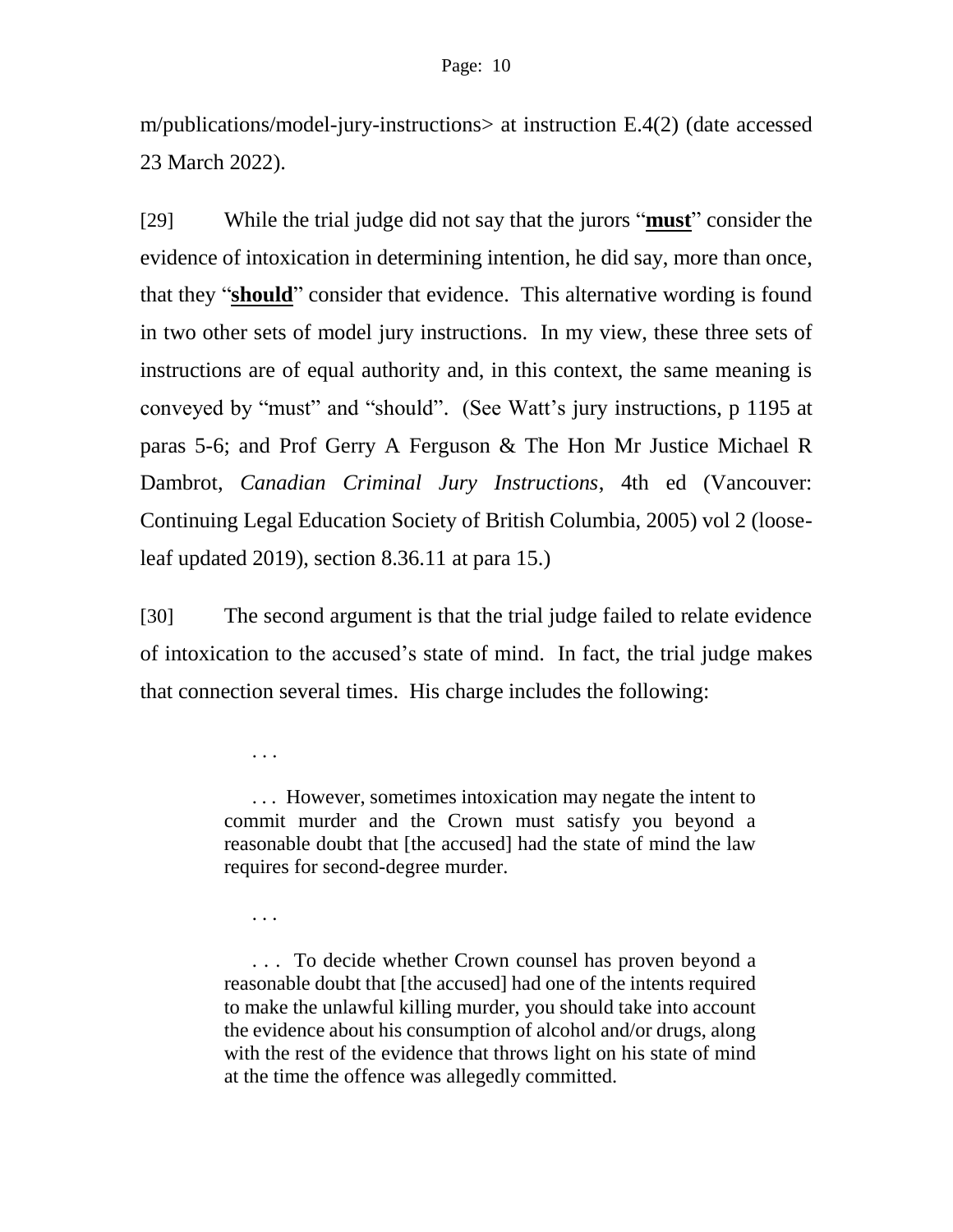. . . All [of] these things and the circumstances in which they happened, including any evidence about how much alcohol and/or drugs [the accused] consumed when and for how long, as well as its effect on his state of mind, including his knowledge of the consequences of his conduct, may shed light on [the accused's] state of mind at the time he allegedly committed the offence charged. . . .

If, after taking into account the evidence of [the accused's] consumption of alcohol and/or drugs, along with the rest of the evidence, you are not satisfied beyond a reasonable doubt that [the accused] had one of the intents required to make the unlawful killing murder, you must find [the accused] not guilty of second degree murder, but guilty of manslaughter.

. . .

. . .

. . .

[31] The trial judge also says, in reference to making a common sense inference about intent, that "[i]t is a conclusion that you may only draw, however, **after considering all the evidence, including evidence about [the accused's** consumption of alcohol and/or drugs" (emphasis added). In these instructions, as well, he is clearly relating the evidence of intoxication to the accused's state of mind.

[32] In my view, the instructions adequately related the evidence of intoxication to the state of mind required for murder. They conveyed the message that alcohol and/or drug intoxication could lead to a reasonable doubt that the accused had the required state of mind for murder, that the Crown had to prove beyond a reasonable doubt that the accused had the required intent for murder and that that determination was to be made by the jury.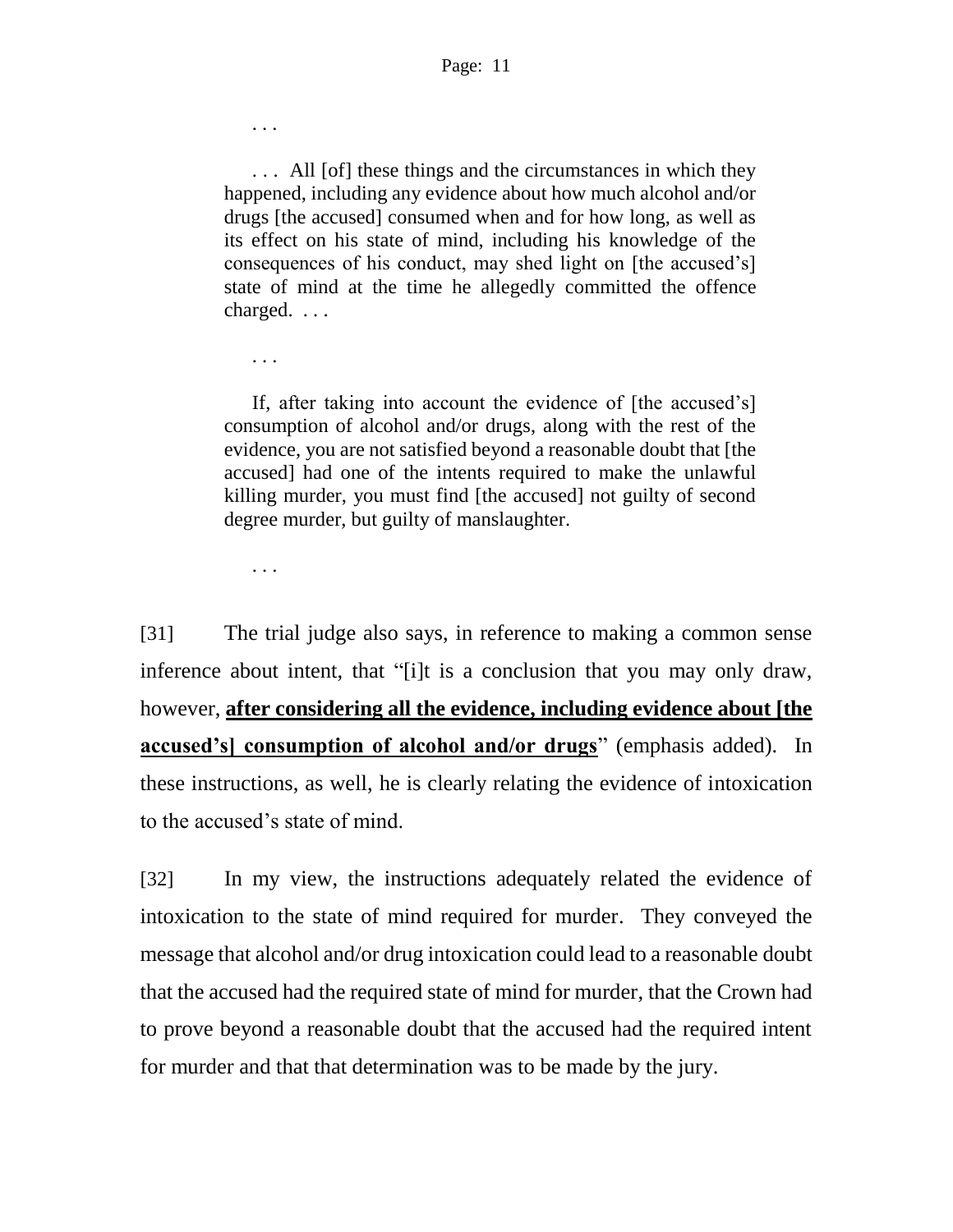[33] The third argument, which the accused raised at the appeal hearing, is that the trial judge did not correctly explain intoxication in relation to the common sense inference of a sane and sober person. In support of his position, he referenced analysis by Bastarache J, for the majority, in *R v Daley*, 2007 SCC 53.

[34] After reviewing the cases and setting out the principles to which the accused refers, Bastarache J applied those principles to the facts of that case. He stated (at para 63):

> It is clear that [the trial judge] was following the *Canute* model [*R v Canute* (1993), 80 CCC (3d) 403 (BCCA)] charge, with the further addition of the modified instruction on the common sense inference suggested in *Seymour* [*R v Seymour*, [1996] 2 SCR 252]. More specifically, it appears he was closely following the specimen charge on intoxication set out in *Watt's Manual of Criminal Jury Instructions* (see Final 71, at pp. 827-28 [David Watt, *Watt's Manual of Criminal Jury Instructions* (Toronto: Carswell, 2005)]), which incorporates all the recommendations from this Court's recent cases and even provides further direction on relating the evidence of intoxication to the issue. . . .

. . .

[35] Bastarache J then set out and analyzed the provisions that were contained in the jury charge. Finally, he concluded that, on a functional assessment, those instructions properly instructed the jury that intoxication might have impaired the accused's foresight of consequences sufficiently to raise a reasonable doubt that he had the required intent and that, intoxication having been raised, the Crown had the onus to prove beyond a reasonable doubt that the accused had the required intent.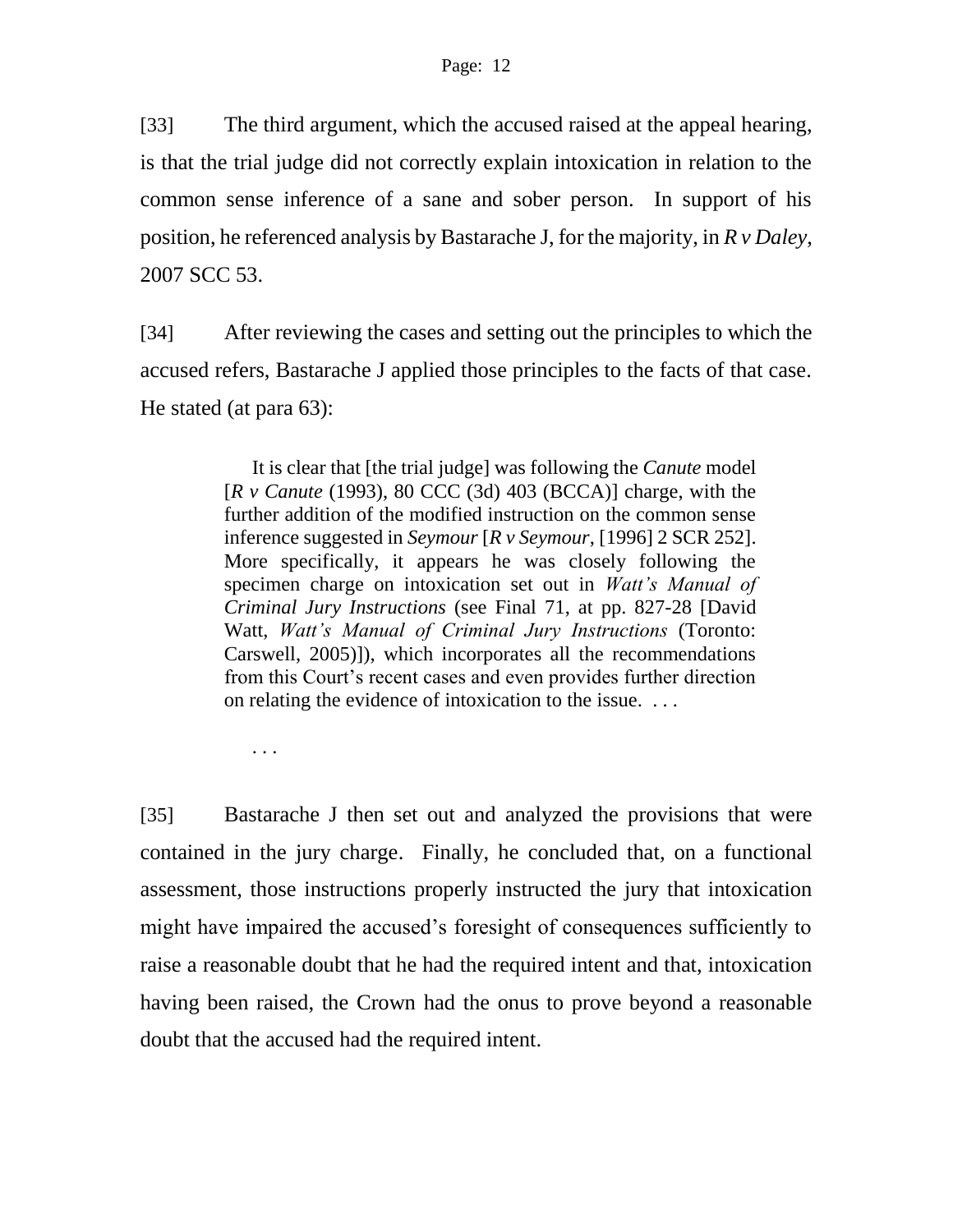[36] The trial judge in this case used the same instructions for intent, the common sense inference and intoxication as was used in *Daley*. In my view, consistent with the finding in *Daley*, he did not err in so doing.

[37] The fourth argument is that the trial judge failed to review the details of the evidence that related to the accused's level of intoxication, being the testimony of C.M., the accused's sister, and the security video. I agree with the accused's counsel that it would have been better if the trial judge had provided more details of the evidence that related to intoxication. That said, as noted earlier, the standard of review is that of adequacy in the context of the case, not perfection.

[38] A leading decision on a trial judge's obligation to relate the evidence in a jury charge is that of Watt JA, for the Court, in *R v PJB*, 2012 ONCA 730. He explained the basic principle as follows (at para 44):

> . . . Except in rare cases, where it would be unnecessary to do so, a trial judge must review the substantial parts of the evidence and give the jury the position of the defence so that the jury appreciates the value and effect of that evidence: *Azoulay v. The Queen*, [1952] 2 S.C.R. 495, at pp. 497-498. Typically, trial judges review the evidence in the context of the various issues and indicate what parts of the evidence support the positions of the respective parties on those issues: *MacKinnon* [*R v MacKinnon* (1999), 132 CCC (3d) 545 (Ont CA)] at para. 29. . . .

[39] He noted, further, that "[t]he obligation to review the substantial parts of the evidence and to relate it to the issues raised by the parties is that of the trial judge, not counsel, whether prosecuting or defending" (at para 47).

[40] Watt JA went on to explain how appellate review would be carried out (at para 49):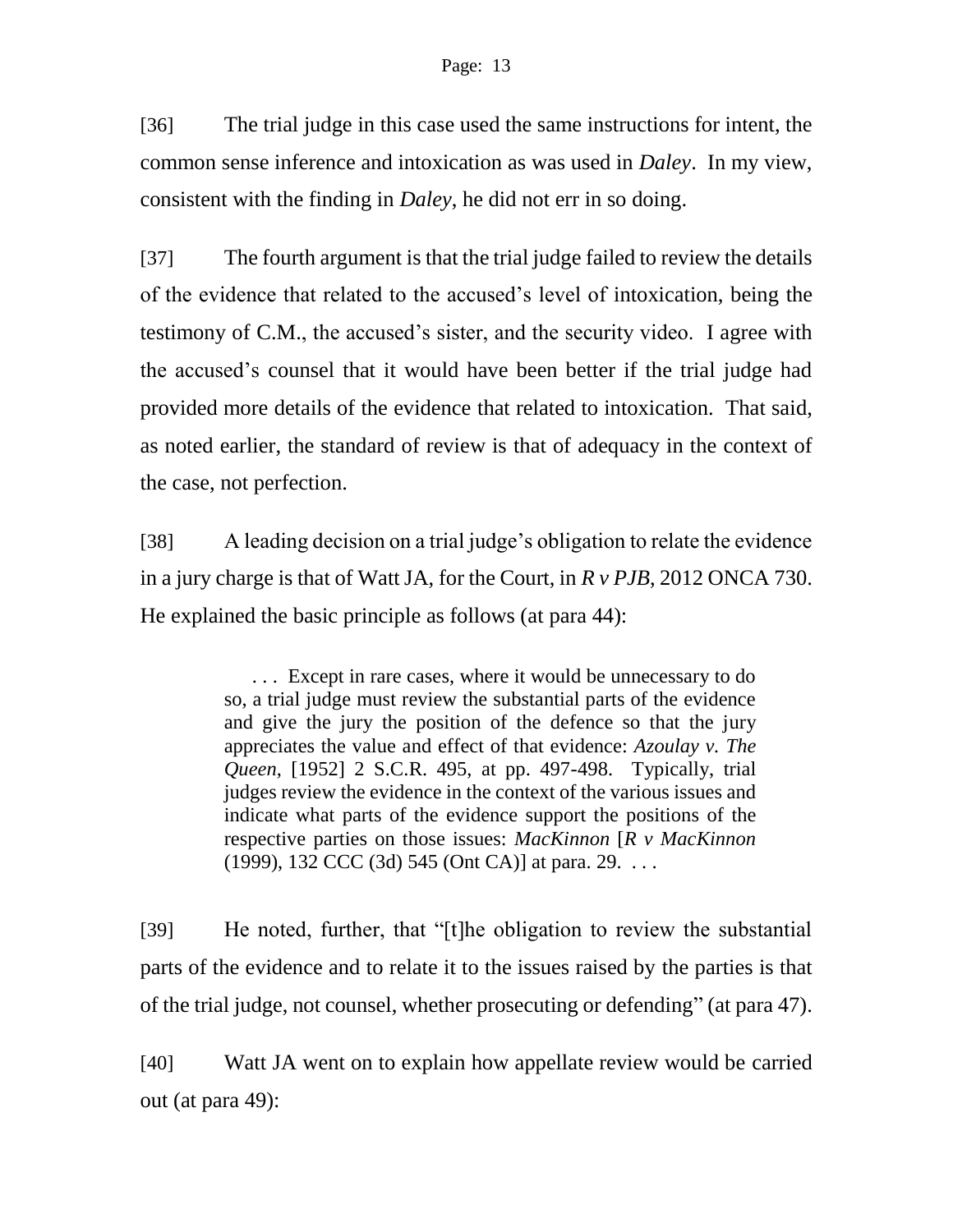#### Page: 14

Jury charges do not take place in isolation, but in the context of the trial as a whole. Appellate review of the adequacy of jury charges must acknowledge this reality, especially where the complaint is about the extent to which the trial judge has reviewed the evidence in final instructions. Appellate review on this issue includes consideration of the complexity and volume of the evidence adduced at trial, the extent of its review by counsel in their closing addresses, the length of trial proceedings, the issues to be resolved by the jury, the effect of a more complete and balanced review of the evidence, and whether counsel objected to the charge on the ground advanced on appeal. . . .

[41] Finally, he stated that the test is one of fairness, and that a charge will be adequate if the evidence is put in a way that permits the jurors to fully understand the issues and the defences (see para 49).

[42] In the present case, the trial was not long; it lasted only four and one-half days, ending on a Friday. Counsel made their submissions on the following Tuesday and the trial judge instructed the jury two days later. Thus, the evidence was fresh in the jurors' minds.

[43] The evidence was not complex and there were only two issues—the identity of the perpetrator and intoxication. The evidence of intoxication came from only one witness and the security video of the perpetrator approaching and leaving the scene. That evidence, and, in particular, the details which the accused now argues should have been included in the jury charge, was reviewed in some detail by the Crown in closing submissions and, as well, by his counsel. (See, for example, *Regina v Dwyer* (1977), 35 CCC (2d) 400 at 406-7 (Ont CA); *R v Owen*, 2015 ONCA 462 at paras 35-36; and *R v Taillefer*, 2021 ONCA 172 at para 5.)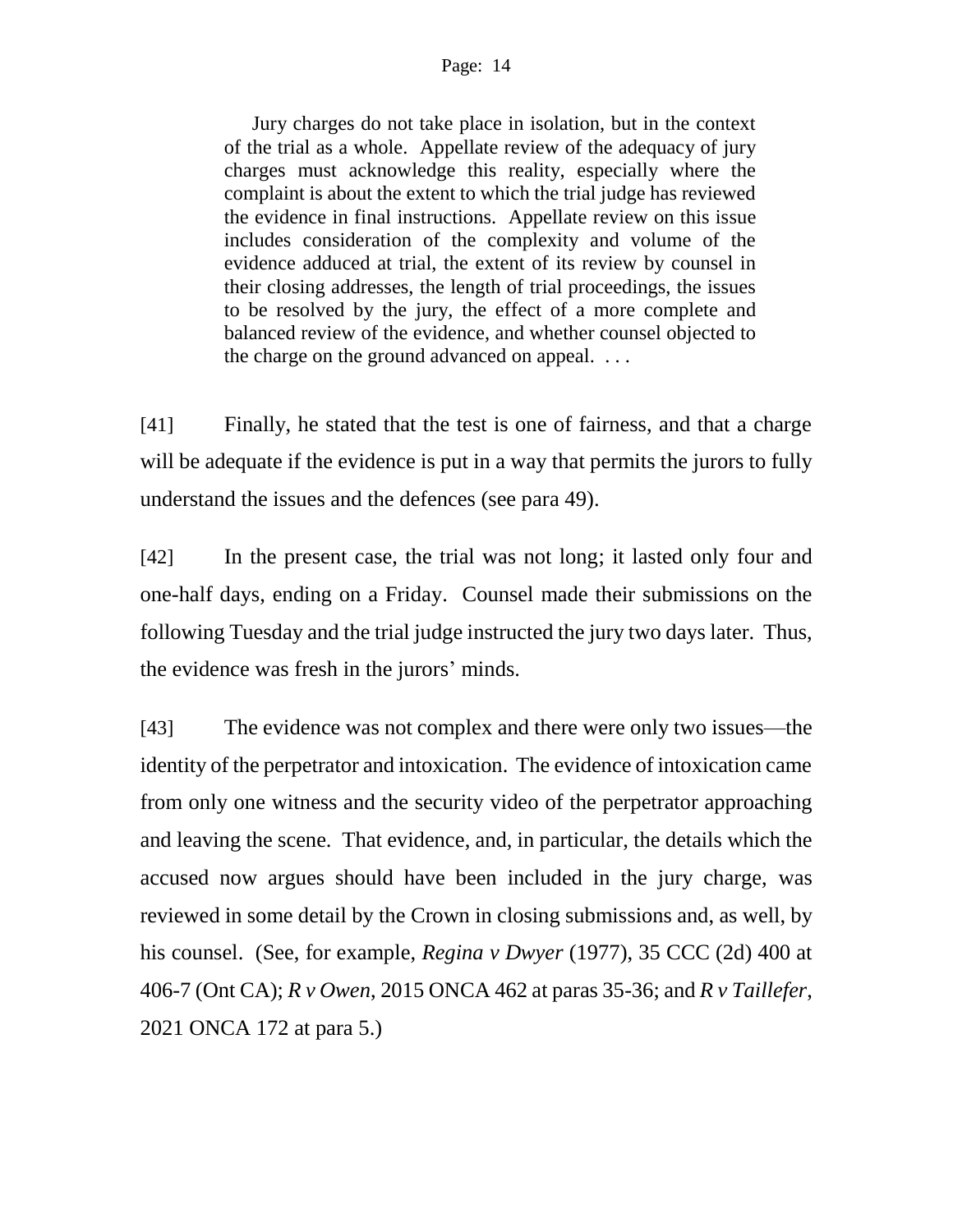[44] At the first case conference to discuss the initial draft of the jury instructions, defence counsel raised the issue of adding a specific reference to C.M.'s evidence regarding the accused's state of sobriety. The trial judge agreed to do so and followed defence counsel's suggestion as to what should be added and where it should go in the instruction.

[45] Those changes were included in the second draft of the jury instructions, which were reviewed with counsel on two further occasions. The trial judge specifically asked both counsel whether more should be said about the evidence, and both said no.

[46] I am of the view that, while the trial judge's review of the details of the evidence of intoxication was not ideal, it was adequate, in the circumstances of this case. The jury would have had no difficulty in determining what evidence it was to consider in deciding the issues related to intoxication and intent.

[47] When the instructions on intoxication and the common sense inference are considered in the context of the entire jury charge, the evidence at trial, the submissions of counsel and their input into the jury charge, the instructions were, in my view, adequate to permit the jurors to understand the issues and defences related to intoxication, and to prepare them for their deliberations.

[48] For these reasons, I would find that there was no error in the jury instructions on either intent to commit murder or intoxication, and I would dismiss the conviction appeal.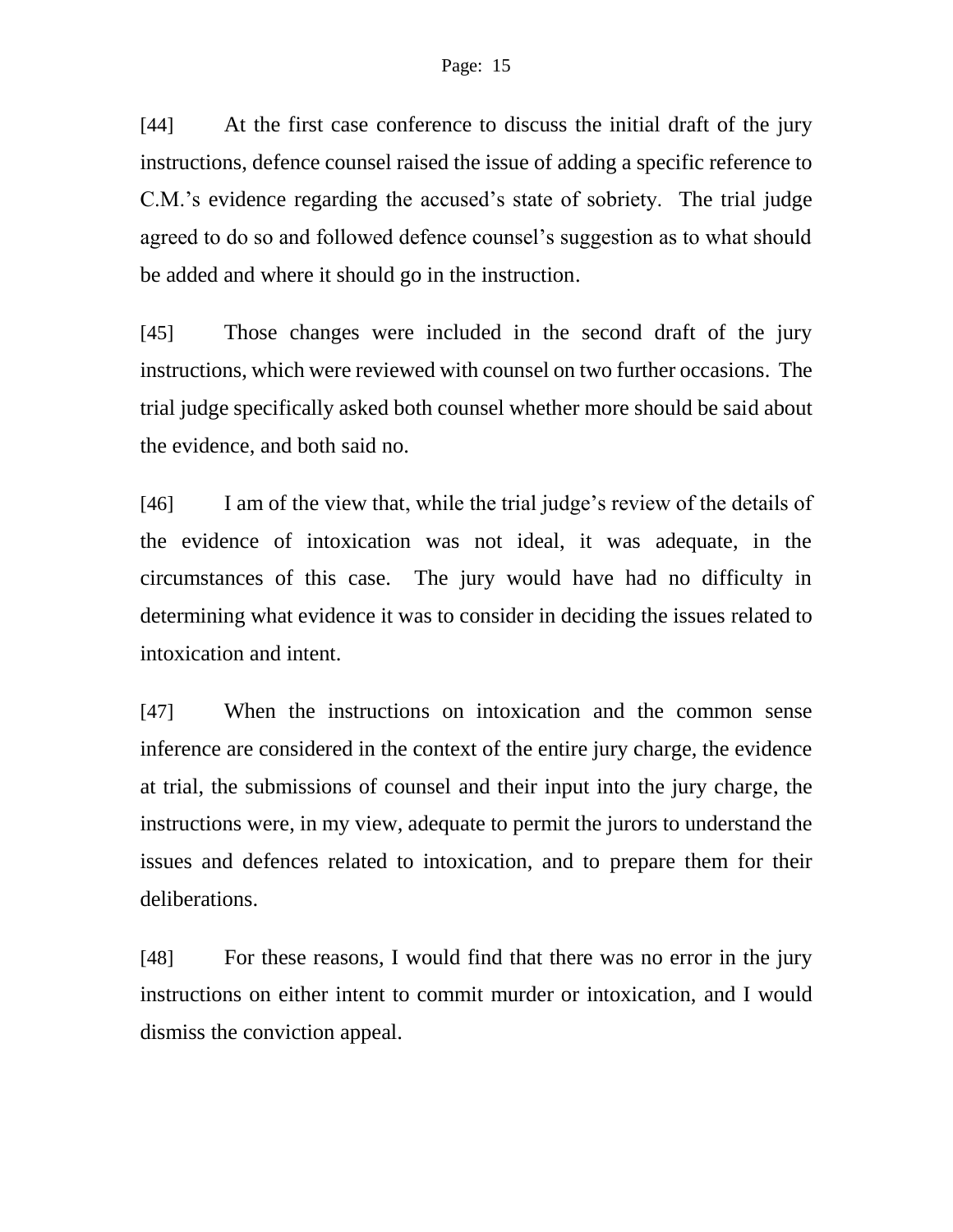# **IV. SENTENCE APPEAL**

[49] The accused argues that the trial judge erred in his weighing of the factors that were applicable to his sentencing, in particular, his circumstances, the application of section 718.2(e) of the *Criminal Code* regarding Aboriginal offenders, and the principles in *Gladue*.

[50] The Supreme Court of Canada has given clear directions regarding appeals that allege errors in weighing sentencing factors. That Court has adopted the following quote from *R v McKnight* (1999), 135 CCC (3d) 41 (Ont CA) (at para 35):

> . . . To suggest that a trial judge commits an error in principle because in an appellate court's opinion the trial judge gave too much weight to one relevant factor or not enough weight to another is to abandon deference altogether. The weighing of relevant factors, the balancing process is what the exercise of discretion is all about. To maintain deference to the trial judge's exercise of discretion, the weighing or balancing of relevant factors must be assessed against the reasonableness standard of review. Only if by emphasizing one factor or by not giving enough weight to another, the trial judge exercises his or her discretion unreasonably should an appellate court interfere with the sentence on the ground the trial judge erred in principle.

> > [footnote omitted]

(See *R v Lacasse*, 2015 SCC 64 at para 49; and *R v Friesen*, 2020 SCC 9 at para 26.)

[51] The trial judge gave lengthy written reasons for the sentence that he imposed. There were a significant number of documents filed at the sentencing hearing regarding the accused's background, including a number of pre-sentence reports, *Gladue* reports and psychological assessments, all of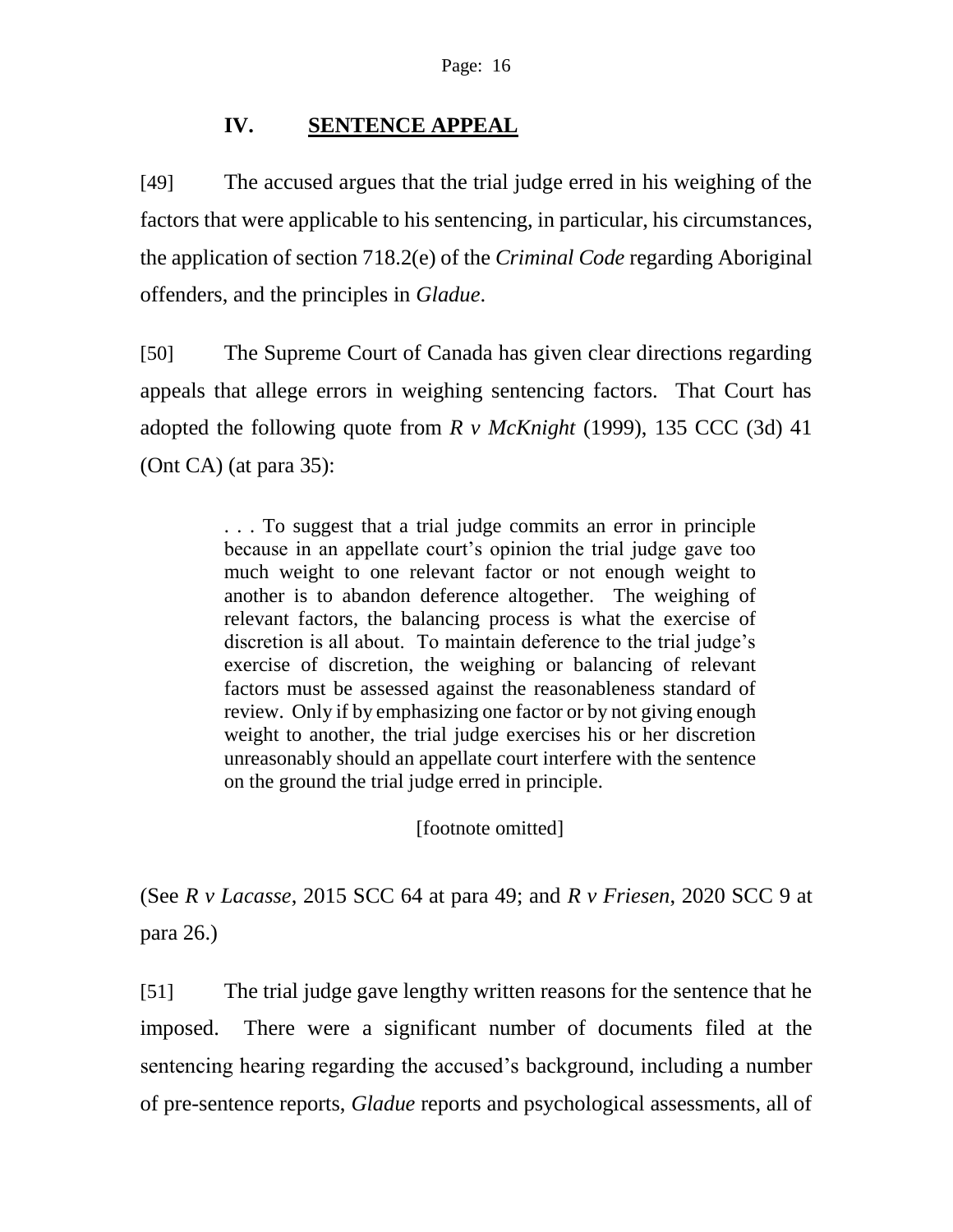which were referred to in the reasons for sentence (see para 6). Those reasons demonstrate that the trial judge was very attuned to the accused's circumstances, to his very dysfunctional upbringing and to the applicable *Gladue* principles.

[52] The trial judge recognized that these circumstances had to be balanced with other circumstances related to the accused. This included his serious criminal record of violent offences with weapons, the finding that he was at a high risk to reoffend violently, the fact that he was unlawfully at large at the time of this offence and, regarding the offence, that this was a brutal attempt to gain access to a group home to get access to another person.

[53] The accused argues that the trial judge relied on a factual error in sentencing him, which had a material effect on the sentence. The trial judge stated that the accused was breaching a court-ordered prohibition when he armed himself with a weapon that he then used to gain entry to the group home. The Crown does not disagree with this. It states, however, that the accused was unlawfully at large and, as a paroled prisoner, the accused was required to abstain from further offences and that possession of a weapon for purposes dangerous to the public peace is an offence that would breach the conditions of his parole. In my view, the factual error was not material in all of the circumstances of this case.

[54] The accused is asking this Court to re-weigh the factors that were considered by the trial judge to come to a different conclusion as to the appropriate sentence. I am of the view that the trial judge did not exercise his discretion unreasonably in his weighing of these factors, and the sentence that he imposed was not unfit.